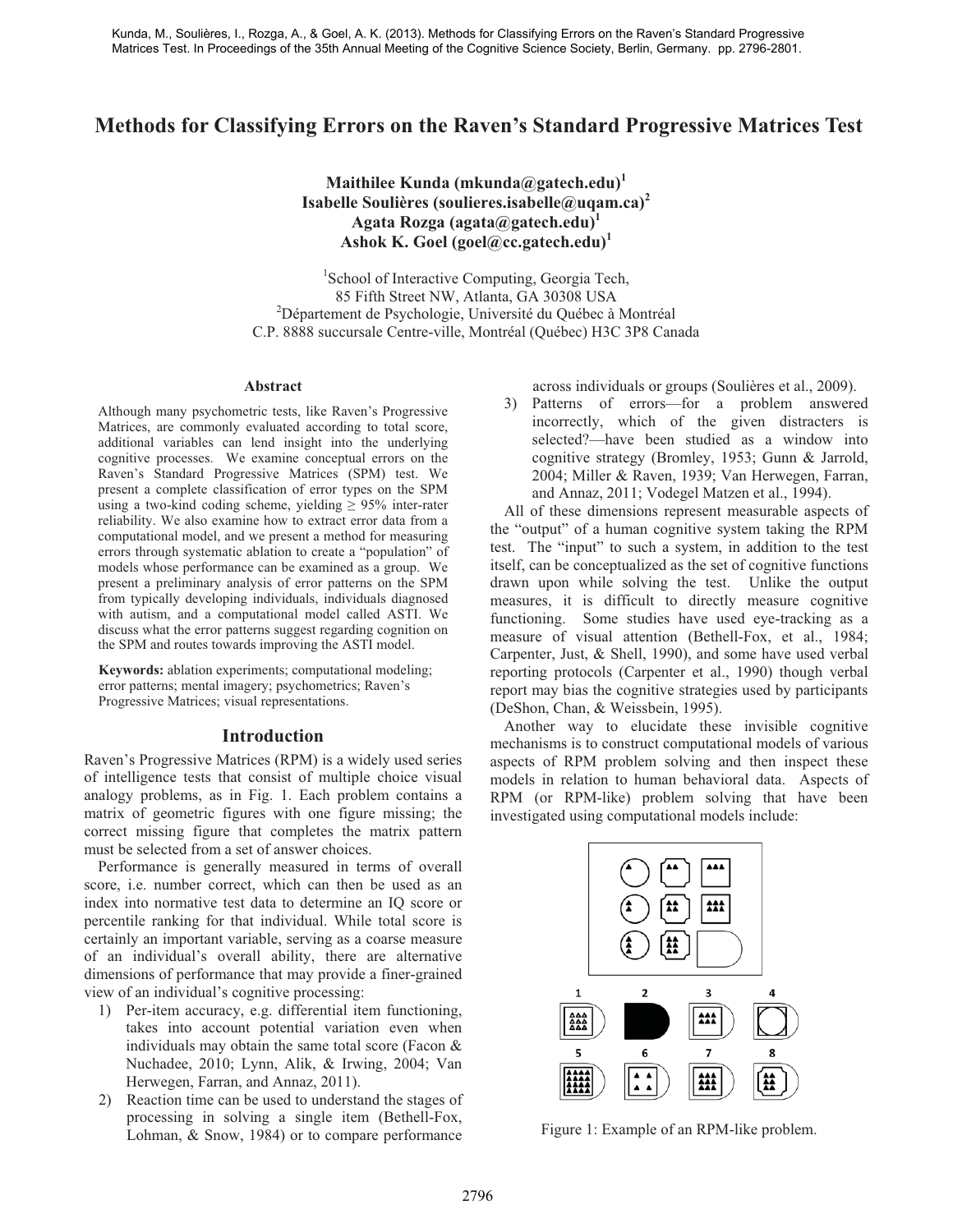- 1) Knowledge representation, i.e. visual versus verbal representations of problem content (Hunt, 1974; Kunda, Goel, & McGreggor, 2013; McGreggor, Kunda, & Goel, 2011).
- 2) Goal-subgoal maintenance (Carpenter et al., 1990).
- 3) Problem-solving process, i.e. constructive matching (mentally constructing the answer and then selecting an answer choice) versus response elimination (inspecting each answer choice to find the best fit) (Bethell-Fox et al., 1984; Lovett & Forbus, 2012).
- 4) Answer selection process in terms of confidence (McGreggor & Goel, 2012) or probability (Little, Lewandowsky, & Griffiths, 2012).

However, in the extant literature on computational models of the RPM, many models tend to focus on only one measure of output performance: total score. We believe it is not only valuable but critical that models examine the other dimensions of "output" that we have mentioned, in order to investigate how models relate to human cognition at increasingly fine-grained levels of resolution.

In this paper, we focus on one such "output" measure error patterns—and one computational model—the ASTI model, described in detail in a previous publication (Kunda et al., 2013). We first present an operationalization of error patterns on the Raven's Standard Progressive Matrices (SPM) test, in the form of a two-kind classification of conceptual error types. Then, we briefly summarize the algorithms and performance of the ASTI model. Finally, we present a method for analyzing the errors made by a computational model, and we give preliminary results based on a comparison of the errors made by the ASTI model against human error data from typically developing individuals and individuals diagnosed with autism, along with an evaluation of what these differences in error patterns can tell us about cognitive processing on the RPM.

## **Types of Conceptual Errors on the SPM**

One way to examine errors on an RPM test is to look at which distracter is chosen in comparison to those most frequently chosen (Thissen, 1976; van der Ven & Ellis, 2000). However, many studies have shown that errors can also be classified according to conceptual type, which may provide additional insight into what it means when a certain error is made (Forbes, 1964; Horner & Nailling, 1980).

However, there is currently one significant barrier to the widespread analysis of error patterns on the SPM test; while the published manuals for two of the RPM tests, the Colored Progressive Matrices (CPM) and the Advanced Progressive Matrices (APM), include taxonomies of conceptual error types, the manual for the Standard Progressive Matrices (SPM) does not (Raven, Raven, & Court, 2003). Vodegel Matzen et al. (1994) attempted to use the APM error type classifications on a portion of the SPM, but inter-coder reliability reached only about 70%. The authors concluded that classification of SPM distracters seemed "problematic" in that there did not seem to be a systematic methodology used for constructing distracters.

The taxonomies given in the CPM and APM manuals (Raven et al., 2003), although having different labels, seem to represent the same four notions of error types. We now present a synthesized description of these four error types which, along with criteria used to classify a particular distracter, are also summarized in Table 1.

- 1) **Incomplete correlate (IC) errors** occur when the chosen distracter is almost, but not quite, correct. For example, some IC distracters have the correct shape but the wrong texture, as exemplified by distracter #1 in Fig. 1. These kinds of errors are made when a test-taker more or less "gets" the problem, in terms of identifying the relevant matrix relationships, but then fails to fully account for all of the details when selecting an answer.
- 2) **Repetition (R) errors** occur when the chosen distracter copies a matrix entry adjacent to the blank space, as shown by distracters #3 and #8 in Fig. 1. The choice of an R distracter may represent perseveration or fixation on the matrix entries, in which an answer is selected via perceptual matching between the answer choices and the matrix entries closest to the blank space.
- 3) **Difference (D) errors** occur when the chosen distracter is qualitatively different in appearance from the other choices. D distracters include completely blank entries, as exemplified by distracter #2 in Fig. 1, as well as those that have extraneous or complex shapes not found in the matrix. A D distracter might be chosen because it visually "pops" from among the other choices.
- 4) **Wrong principle (WP) errors** occur when the chosen distracter is a copy or composition of elements from various matrix entries, as exemplified by distracters #4 and #6 in Fig. 1. A WP distracter might be chosen if the test-taker fails to educe the correct relationship from the matrix and combines the entries according to some other rule or relationship to produce an answer.

## **Two-Kind Taxonomy and Coding Results**

The main difficulty we observed in coding SPM distracters is that the same distracter often seems to fall under multiple categories, e.g. it might represent a repetition as well as an incomplete correlate; this difficulty was shared by Vodegel-Matzen, et al. (1994). From this observation, we realized that the four error types listed above actually represent *two*  orthogonal classifications of distracters:

**Kind I: Relationship of distracter to matrix entries:** Repetition, difference, and wrong principle errors all have to do with how a distracter is related to information in the matrix and in the other answer choices, without any regard to the content of the correct answer choice. In particular, errors of the first kind assume the participant is attending to irrelevant or erroneous aspects of the problem, and that they are not able to discover even a partial solution.

**Kind II: Relationship of distracter to correct answer:**  Incomplete correlate errors have to do with how a particular distracter is related to the correct answer choice. These errors assume the participant correctly guesses some part of the solution but does not quite attain the correct answer.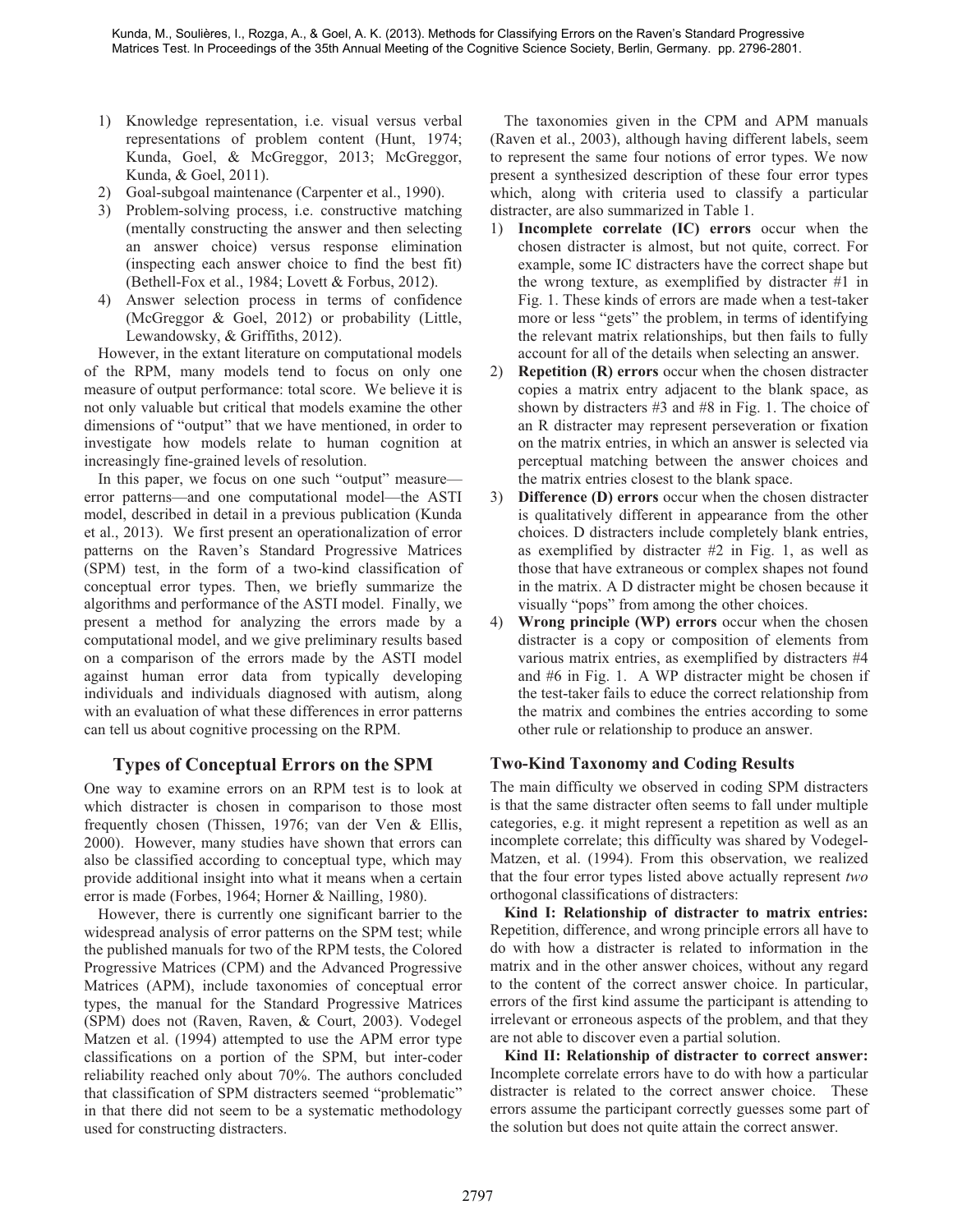Kunda, M., Soulières, I., Rozga, A., & Goel, A. K. (2013). Methods for Classifying Errors on the Raven's Standard Progressive Matrices Test. In Proceedings of the 35th Annual Meeting of the Cognitive Science Society, Berlin, Germany. pp. 2796-2801.

| <b>Error type</b>                                       | #                                                                                                           | Criteria                                                                                                   |  |  |  |
|---------------------------------------------------------|-------------------------------------------------------------------------------------------------------------|------------------------------------------------------------------------------------------------------------|--|--|--|
|                                                         | 1                                                                                                           | Repetition of matrix entry to left of blank space                                                          |  |  |  |
| Kind $\mathsf{I}$ :                                     | 2                                                                                                           | Repetition of matrix entry above blank space                                                               |  |  |  |
| Repetition                                              | 3                                                                                                           | Repetition of matrix entry to top-left of blank space                                                      |  |  |  |
|                                                         | 4                                                                                                           | Filled completely white or black                                                                           |  |  |  |
| Kind $\mathsf{I}$ :                                     | 5                                                                                                           | Union of matrix entries or aspects of them, so that union has more components than any single matrix entry |  |  |  |
| <b>Difference</b>                                       | Maximizes some feature value or makes it more complex                                                       |                                                                                                            |  |  |  |
|                                                         |                                                                                                             | Differs qualitatively from matrix and other answers, or contains information not found anywhere in matrix  |  |  |  |
| Kind I:                                                 | 8                                                                                                           | Copy of matrix entry not adjacent to blank space                                                           |  |  |  |
| <b>Wrong</b>                                            | 9                                                                                                           | Rotation/reflection of matrix entry                                                                        |  |  |  |
| Principle                                               | Other transformations or combinations of matrix entries or aspects of them, including negative images<br>10 |                                                                                                            |  |  |  |
|                                                         | 11                                                                                                          | Negative (color-inversion) of correct answer                                                               |  |  |  |
|                                                         | 12                                                                                                          | Change only in fill, texture, or style                                                                     |  |  |  |
| Rotation/reflection of correct answer<br>Kind II:<br>13 |                                                                                                             |                                                                                                            |  |  |  |
| Incomplete                                              | Change only in spatial layout of elements<br>14                                                             |                                                                                                            |  |  |  |
| Correlate                                               | 15                                                                                                          | Change only in size or scale, in either or both dimensions (allowing for feature-wise scaling)             |  |  |  |
|                                                         | 16                                                                                                          | Change only in number of discrete elements (allowing for slight changes in layout)                         |  |  |  |
|                                                         | Incomplete, with missing element or portion                                                                 |                                                                                                            |  |  |  |

Table 1: Criteria for classifying distracters on the SPM.

Using this two-kind taxonomy, two raters independently coded all  $432$  distracters on the SPM<sup>1</sup> in two separate passes, first for Kind I and then for Kind II. Kind I classification used a copy of the test booklet in which no answers had been marked, and raters assigned every distracter to one of categories #1-10 in Table 1. Kind II classification used another test booklet copy in which the correct answers had been marked and the matrix portions of each problem had been cut off, so only the answer choices were visible; raters assigned each distracter to one of categories #11-17 in Table 1, or left it uncategorized.

Initial agreement between the two raters was 82% for Kind I errors and (coincidentally) 82% for Kind II errors. Kappa coefficients were calculated to test for independence between raters. The kappa values were 0.79 for Kind I errors and 0.67 for Kind II errors.

Discrepancies were resolved during a negotiation phase between the two raters. Each discrepancy was discussed, and each rater presented a rationale for the classification. It was found that there were several systematic discrepancies easily resolved by making the coding criteria more specific. For example, Criterion #5 in Table 1 was modified to specify that this type of distracter had to have more elements in it than any entry in the matrix, which was not originally part of the criterion. Table 1 shows the final coding criteria, after these changes had been incorporated.

After the negotiation phase, rater agreement was recalculated. Post-negotiation agreement was 95% for Kind I errors and 98% for Kind II errors. Remaining differences were resolved by the primary rater based on consideration of the conceptual error type intended to be captured.

Fig. 2 shows the overall proportions of error types across all distracters of the SPM. Interestingly, there is roughly the same proportion of incomplete correlate distracters as correct answers, and all remaining distracters are divided nearly evenly among the three remaining error types.



Figure 2: Proportions of each error type on the SPM.

## **The ASTI Model**

In previous work (Kunda et al., 2013), we presented a computational model of problem solving on the RPM, the Affine and Set Transformation Induction (ASTI) model. This model was constructed in order to investigate problem solving on the RPM using visual mental representations. All extant computational RPM models had previously relied on propositional forms of representation (e.g. Carpenter et al., 1990), despite a breadth of evidence from human studies suggesting that problem solving can proceed using either visual or verbal forms of representation (see Kunda et al., 2013, for a summary of these studies).

The ASTI model also has implications for a recent study of RPM performance in individuals diagnosed with autism, which found that these individuals seemed to use predominantly visual strategies (Soulières et al., 2009), in line with other empirical evidence showing a visual cognitive bias in autism (Kunda & Goel, 2011).

 1 Each of the first 24 problems on the SPM has 6 answer choices, and each of the latter 36 problems has 8 answer choices.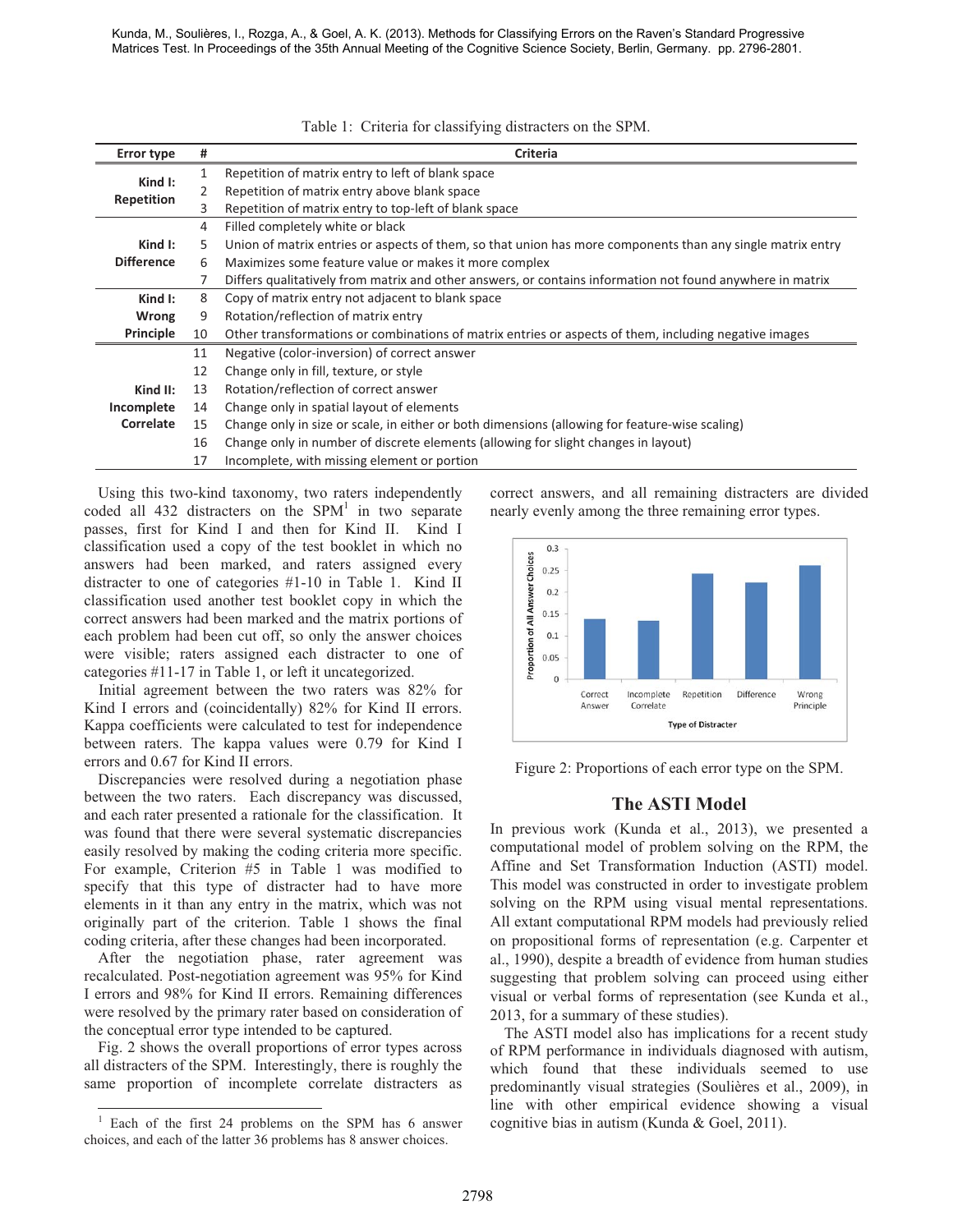The ASTI model uses purely visual representations in the form of pixel-based images along with affine and set transformations designed to emulate the types of operations observed in studies of human mental imagery. The model uses a constructive matching approach; first, it examines different subsets of the matrix entries (each an individual image), under each of these transforms to induce a "best-fit" overall transform. Then, the ASTI model applies this bestfit transformation to the remaining matrix entries to generate a predicted answer image. Finally, this predicted answer is compared to each answer choice to select the best match.

|                | <b>Initialization</b>                                                                                                                                                                                                                                                                                         |
|----------------|---------------------------------------------------------------------------------------------------------------------------------------------------------------------------------------------------------------------------------------------------------------------------------------------------------------|
| $\frac{1}{2}$  | Read matrix entries into list of images M<br>Read answer choices into list of images A<br>For any two images a and b, define a                                                                                                                                                                                |
| 4              | similarity metric S(a, b) $\rightarrow$ z $\in$ [0, 1]<br>Define set of base transforms T                                                                                                                                                                                                                     |
| 5              | Define set of analogies $I_0 \rightarrow I_1$ , where $I_0$<br>contains image sequences representing<br>complete row, column, or diagonal lines in<br>the matrix, and for each io $\epsilon$ Io, I <sub>1</sub> has<br>the corresponding images $i_1$ representing<br>the parallel partial line in the matrix |
|                | Transformation Induction                                                                                                                                                                                                                                                                                      |
| $\mathbf{1}$   | For each image sequence i <sub>0</sub> $\in$ I <sub>0</sub> , induce the<br>best-fit composite transform tc:                                                                                                                                                                                                  |
| $\frac{2}{3}$  | For each base transform $t \in T$ :<br>Apply t to the first image(s) in io                                                                                                                                                                                                                                    |
| 4              | to produce image $it$<br>Search all possible translation                                                                                                                                                                                                                                                      |
|                | offsets (x, y) between io and it to<br>find the best match, as calculated<br>by S( $i_{0(x,y)}$ , $i_t$ )                                                                                                                                                                                                     |
| 5              | Select the best-fit base transform                                                                                                                                                                                                                                                                            |
| 6              | t <sub>B</sub> as per S, as calculated above<br>$t_c$ is then a composition of $t_B$ and the                                                                                                                                                                                                                  |
| 7              | translation offset $(x, y)$<br>Obtain a final transform $t_F$ by selecting                                                                                                                                                                                                                                    |
|                | that $t_c$ which produces the best average<br>fit, across each subset of parallel $i_0 \in I_0$                                                                                                                                                                                                               |
|                | Candidate Prediction and Answer Selection                                                                                                                                                                                                                                                                     |
| $\mathbf{1}$   | Choose image sequence $i_0$ that results in<br>the best-fit tr, according to S as                                                                                                                                                                                                                             |
| $\overline{2}$ | calculated in the previous step<br>Apply $t_F$ to corresponding partial image                                                                                                                                                                                                                                 |
|                | sequence $i_1 \in I_1$ to produce candidate<br>answer image $i_c$                                                                                                                                                                                                                                             |
| 3              | For each answer choice $i_A \in A$ , compute                                                                                                                                                                                                                                                                  |
| 4              | similarity S(ic, iA)<br>Select the best-fit answer choice iA as                                                                                                                                                                                                                                               |
|                | per S. as calculated above                                                                                                                                                                                                                                                                                    |

Figure 3: Algorithm used by the ASTI model.

#### **Obtaining Error Data from the ASTI Model**

The current version of the ASTI model correctly answers 50 out of 60 problems on the SPM. One difficulty with high performing computational models such as ASTI is that it is not immediately clear how errors made by the model might be analyzed in a meaningful way, as error data can only be collected on 10 of the 60 problems.

We use a method for obtaining error data from a computational RPM model through *model ablation* (Cohen & Howe 1988). The ASTI model uses affine transforms (rectilinear rotations and reflections), as well as addition, subtraction, and pair-wise image composition (union, intersection, etc.); the model also inspects the matrix according to rows, columns, and diagonals. By removing access to subsets of these mechanisms, we can observe the errors made by general classes of ASTI configurations.

Table 2 lists mechanisms used for 2x2 matrices (found in Sets A and B of the SPM) and 3x3 matrices (found in Sets C through E of the SPM). Ablating combinations of these mechanisms yields 96 different model configurations, whose total scores range from 15 to 50 correct.

Table 2: Mechanisms for Ablation in the ASTI Model

| <b>Type</b>     | Image sets                            | <b>Transforms</b>                                                                  |  |  |
|-----------------|---------------------------------------|------------------------------------------------------------------------------------|--|--|
| 2x2<br>matrices | 1. Rows<br>2. Columns                 | 1. Identity<br>2. Rotation/reflection<br>3. Addition/subtraction                   |  |  |
| 3x3<br>matrices | 1. Rows<br>2. Columns<br>3. Diagonals | 1. Identity<br>2. Rotation/reflection<br>3. Addition/subtraction<br>4. Composition |  |  |

## **Analysis of Error Patterns**

Using the new classification of error types on the SPM that we described above, we conducted an analysis to compare the error patterns of typically developing individuals, individuals diagnosed with autism, and the ASTI model.

Human data were obtained from previous studies done at the Hôpital Rivière-des-Prairies in Montreal, Canada. Participants diagnosed with autism received a best-estimate multidisciplinary diagnosis after evaluation with standard diagnostic instruments, the ADOS and ADI-R (Lord et al., 1999; Rutter et al, 2003).

Using a cutoff of 17 years, participants were grouped into children and adults. Data included answer choices given for each SPM problem, including a few instances in which no answer was given. (One participant in the autism group was excluded from analyses, as he had selected answer choice "1" for more than half of the problems.)

Table 2 summarizes total SPM score, age, and Wechsler full-scale IQ information for these groups. While total SPM scores between TD and AUT groups are not significantly different, the ASTI SPM scores are significantly lower. This introduces a potential confound, if error types are dependent on overall ability. To address this issue, we conducted an analysis using three subgroups (TD children, AUT children, and the ASTI model) individually matched on total SPM score. Table 3 gives data on these subgroups.

We looked at the proportions of each error type that were made on the entire SPM test, averaged across participants in each group. Fig. 3 presents the results of these comparisons for the score-matched subgroups. Results for the full groups of children and adults were similar, and so we present detailed results of this first analysis only.

There is no significant difference in overall error distributions between the TD and AUT groups,  $\chi^2(N = 826)$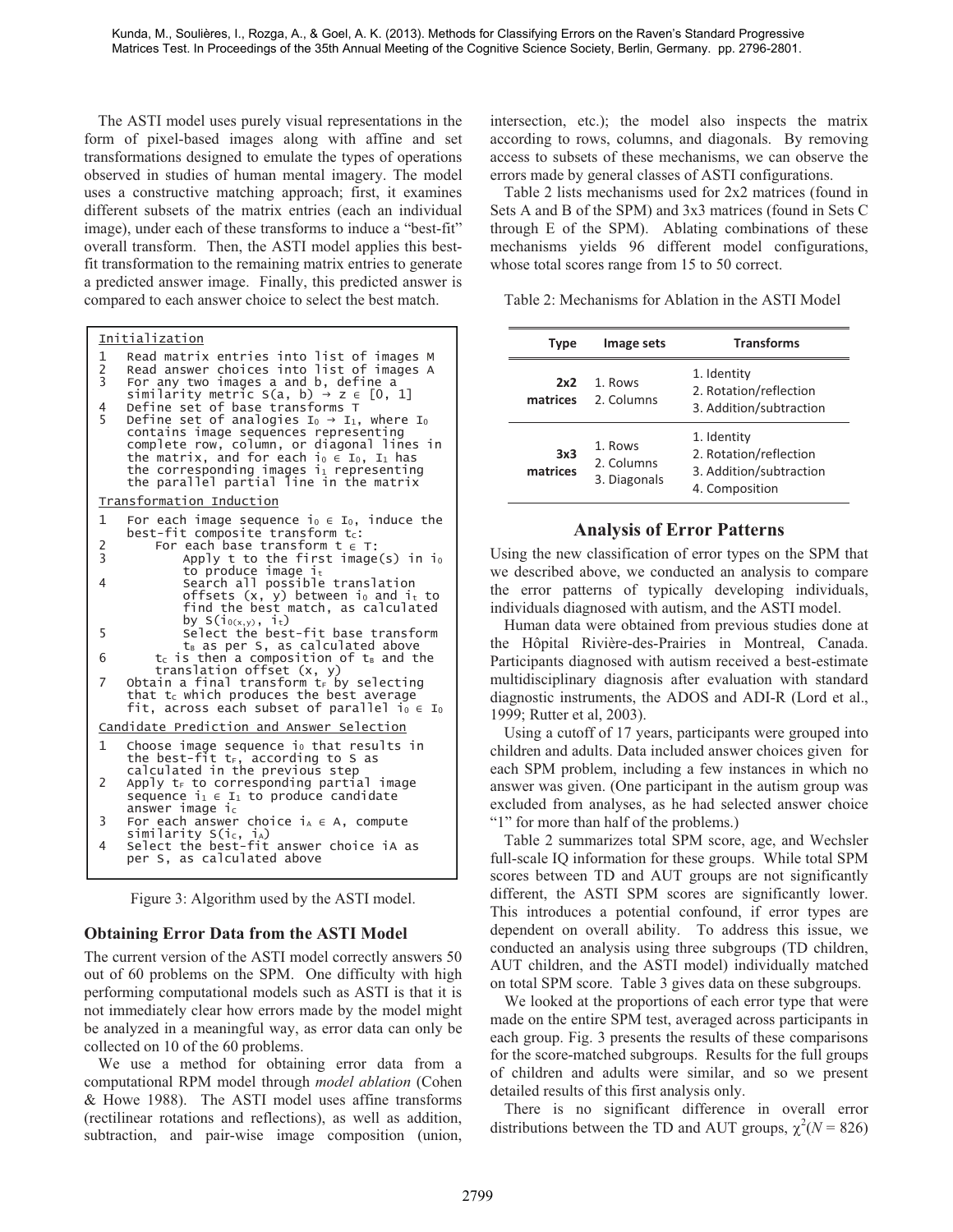$= 1.89, p = 0.60$ , whereas the error distribution from the ASTI model differs significantly from each of the human groups,  $\chi^2(N = 826) = 91.62$ ,  $p < 0.001$  for TD, and  $\chi^2(N = 1)$  $826$ ) = 98.69,  $p < 0.001$  for AUT.

A one-way ANOVA was used to test for differences in error proportions among the three groups. Proportions differed significantly for repetition,  $F(2, 111) = 6.20$ ,  $p =$ 0.003, and difference errors,  $F = 32.03$ ,  $p < 0.001$ , but did not differ significantly for incomplete correlate,  $F = 0.14$ , *p*  $= 0.87$ , or wrong principle errors  $F = 1.61$ ,  $p = 0.20$ .

Table 2: Demographic data for full participant groups. Values as shown as: mean (standard deviation).

|            | Children |            | <b>Adults</b> |            | <b>Model</b> |
|------------|----------|------------|---------------|------------|--------------|
|            | TD       | <b>AUT</b> | TD            | <b>AUT</b> | <b>ASTI</b>  |
| N          | 54       | 108        | 52            | 44         | 96           |
| <b>SPM</b> | 42.61    | 37.43      | 50.69         | 48.43      | 32.57        |
| score      | (9.79)   | (12.17)    | (5.38)        | (9.64)     | (9.74)       |
| Age in     | 11.96    | 11.02      | 22.98         | 26.80      | n/a          |
| vears      | (3.40)   | (2.99)     | (4.28)        | (6.72)     |              |
| IQ         | 109.82   | 84.38      | 106.91        | 97.61      | n/a          |
|            | (10.35)  | (20.03)    | (11.76)       | (16.40)    |              |

Note: IQ data was not available for all participants.

Table 3: Demographic data for score-matched subgroups.

|            | Children  | Model   |             |
|------------|-----------|---------|-------------|
|            | <b>TD</b> | AUT     | <b>ASTI</b> |
| N          | 38        | 38      | 38          |
| <b>SPM</b> | 38.26     | 38.26   | 38.29       |
| score      | (8.07)    | (8.09)  | (8.07)      |
| Age in     | 11.11     | 10.76   | n/a         |
| vears      | (3.30)    | (2.71)  |             |
| IQ         | 106.08    | 88.83   | n/a         |
|            | (9.08)    | (18.79) |             |

Note: IQ data was not available for all participants.



Figure 3: Proportions of each error type made on the SPM by typically developing (TD) individuals, individuals diagnosed with autism (AUT), and the ASTI model. (Error bars represent one standard deviation.)

#### **Discussion**

We discuss results from two perspectives. First, what does this analysis tell us about the error patterns shown by the TD versus AUT groups? Second, what does this analysis tell us about the error patterns shown by the ASTI model?

First, we see that the distribution of conceptual errors made on the SPM does not seem to differ significantly between the TD and AUT groups. Following a prior study suggesting that individuals with autism tend to use visual strategies to solve these kinds of problems (Soulières et al., 2009), one interpretation may be that looking at error types of this kind does not by itself indicate potential differences in problem solving modality (i.e. visual/verbal). However, as TD individuals most likely use a combination of visual as well as verbal strategies on the SPM, another, currently unexplored, hypothesis is that differences in error types may only surface for problems solved verbally by the TD group and visually by the autism group. If this is the case, then detecting such differences would require a finer-grained analysis of error types on various subsets of SPM problems instead of across the entire test as a whole.

To address the latter question, comparisons of errors between human participants and the ASTI model show agreement on two types of errors (incomplete correlate and wrong principle) and discrepancies on the other two types (repetition and difference). Looking at these differences in error patterns lends valuable insight into how specific aspects of the ASTI model affect its overall behavior and simultaneously suggests concrete avenues for improving the cognitive fidelity of the ASTI model.

First, with regard to the relative increase in repetition errors, the ASTI model predicts answers based on the matrix entries adjacent to the blank space. Thus, it is likely that its prediction is visually similar to an adjacent matrix entry, leading to an error of repetition. While humans do often make repetition errors, they also likely draw upon more aspects of the matrix when selecting an answer, which the ASTI model could also be modified to do.

Second, regarding the relative scarcity of difference errors made by the ASTI model, recall that these errors are made according to how a particular distracter might seem different or more complex than the other answer choices. Making difference errors thus should only affect test-takers using a response elimination strategy, i.e. looking at the answer choices as a set at the start of or during problem-solving. Test-takers using a constructive matching strategy already have an answer in mind before moving to inspect the answer choices, and if this answer is constructed by examining and combining matrix entries, it would likely be similar to these entries and thus not be likely to lead to a difference error.

Difference errors may thus be considered a result of testtakers fixating on the visual salience of one particular answer choice over another. The ASTI model currently does not contain mechanisms to detect salience or perform response elimination; the addition of these mechanisms will improve the fidelity with which problem-solving strategies used by the ASTI model mirror those of humans.